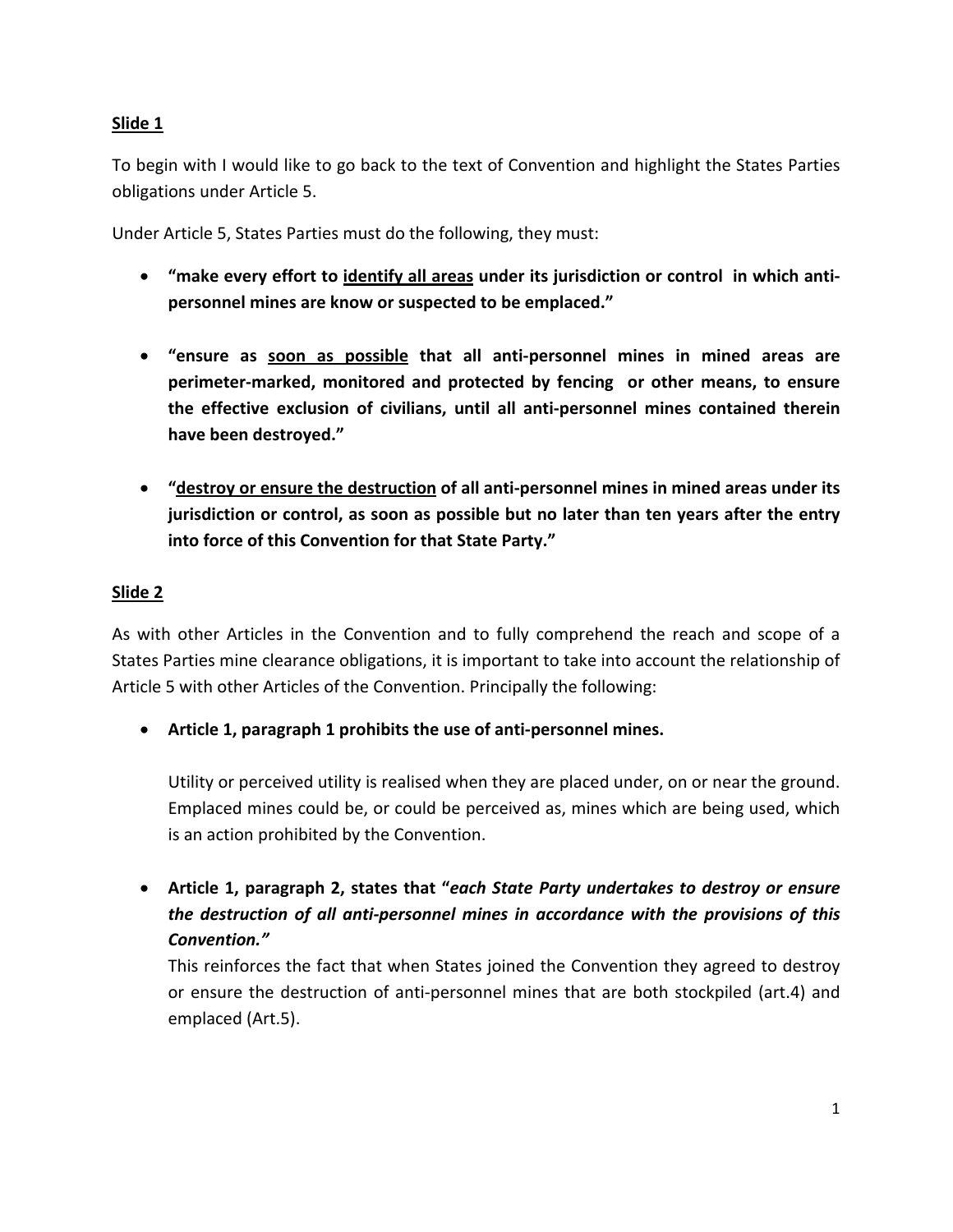- Article 19 makes it clear that all aspects of the Convention including Article  $5 apply$ at all times and to the full extent described by the Articles of the Convention**.**
- Article 2, paragraph 5, defines mined areas and this provides some clear guidance on what it means to have fulfilled Article 5 obligations.
- **Article 7, paragraph 1, subparagraph (c) states that each State Party is to report,** *"to the extent possible, the location of all mined areas that contain, or are suspected to contain anti‐personnel mines under its jurisdiction or control."*

This implies that each individual State Party must declare whether the provisions of Article 5 are relevant to that State.

## **Slide 3**

While the text of the convention is clear, States Parties recognized that ambiguities persisted among the States Parties on what exactly a State Party's responsibility was under Article 5. With this in mind States Parties during the Sixth Meeting of the States Parties reached some key understandings on what Articles 5 says and what it does not say. These understandings were recorded in the Zagreb Progress Report:

- **The Convention does not contain language that would require each State Party to search every square meter of its territory to find mines.(The Convention does not imply an endless search for the last mine.)**
- **The Convention requires, however, the destruction of all anti‐personnel mines in mined areas which a State Party has made every effort to identify. (The Convention defines a "mined area" as an area dangerous due to the presence or suspected presence of mines. Therefore, your job is to do everything possible to identify these areas and convert them into areas that are no longer dangerous due to the presence or suspected presence of mines.)**
- **It should be noted that while terms like "mine‐free", "impact‐free" and "mine‐safe" are sometimes used, such terms do not exist in the text of the Convention and are not synonymous with Convention obligations. (These terms can be useful in public communication, but they are not consistently defined, can be politically loaded, and are definitely not found within the Convention)**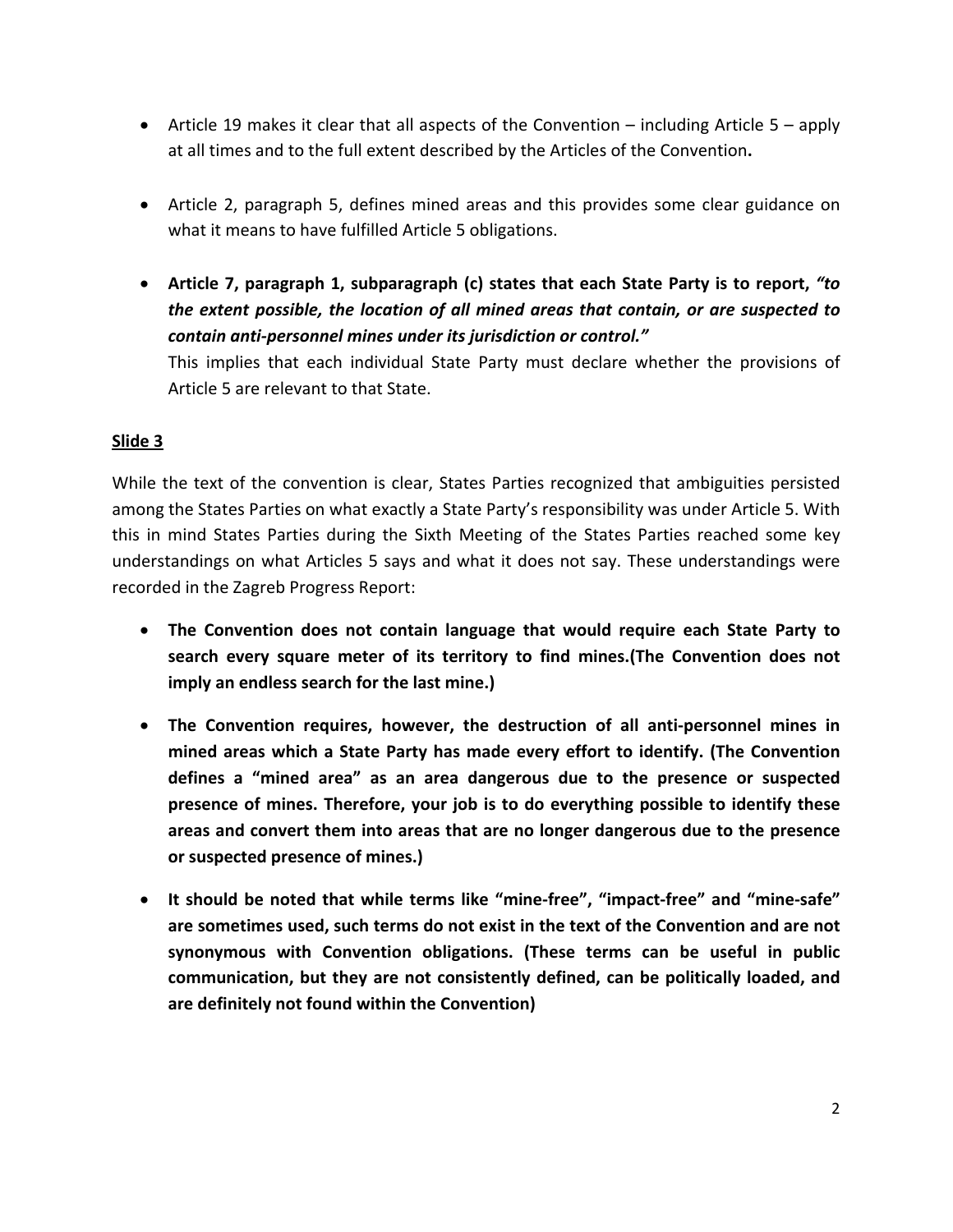- **Clearance of all mined areas in accordance with Article 5 is part of the Convention's overall comprehensive approach to ending the suffering and casualties caused by anti‐ personnel mines – "for all people, for all time."**
- **The totality of the impact caused by anti‐personnel mines should be addressed in the context of the Convention.**

So, who is responsible for declaring if a State Party has an obligation under Article 5.1.

It is not the ICBL? it is not the UN? And it is not the Meeting of the States Parties? It is the State Party itself that self declares a responsibility under Article 5 in its initial Article 7 transparency report.

**However, Each State Party should do so in a manner that the community of States Parties and its own population has confidence in such a declaration.**

## **Slide 5**

There are 42 States Parties that currently have declared having an obligation under Article 5 of the Convention.

## **Slide 6**

So, how does a country knows it has fulfilled its obligations under Article 5 of the Convention?

If a State Party indicated in its initial Article 7 transparency report that there are 4 mined areas as defined by the Convention (areas that are dangerous due to the presence or suspected presence of mines) in their country, then the State Party has fulfilled its commitment when these 4 mined areas are addressed and are now areas that are no longer dangerous due to the presence or suspected presence of mines.

As with the responsibility for declaring if a State Party has an obligation under Article 5, the responsibility for declaring that the obligations under Article 5 have been fulfilled lie with the State Party.

## **Slide 7**

At the moment a total of 11 countries have declared completion.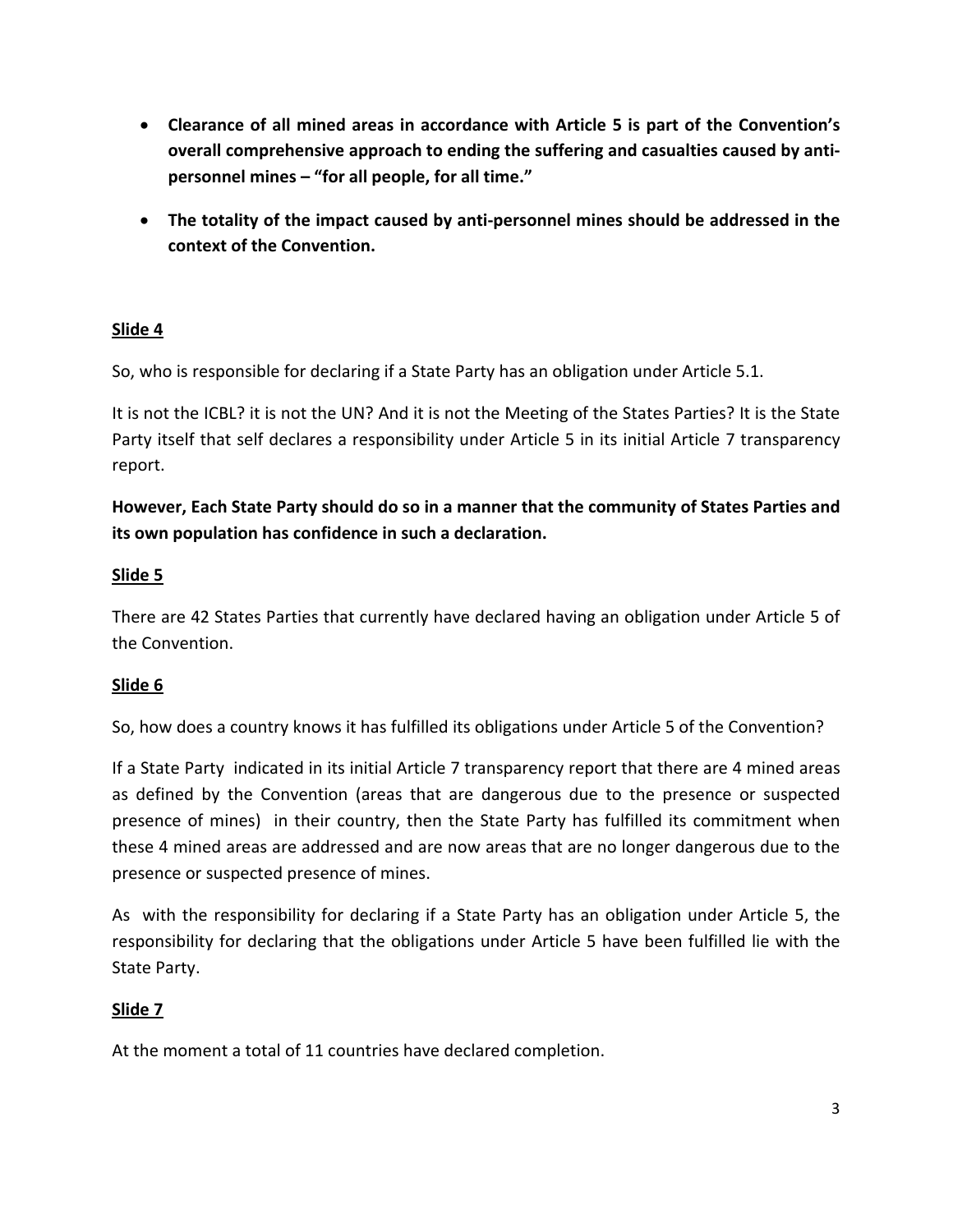Now, what are we working towards? At the Seventh Meeting of the States Parties the States Parties adopted a voluntary declaration of completion. This declaration is a short document which offers to States Parties a uniform way to report completion further removing any ambiguities of what it means to have completed a States Parties mine clearance obligations.

There are two important points I would like to point out concerning this declaration:

Firstly, the declaration of completion uses language derived from the Convention for presenting the achievement of the State Party.

Secondly, it also indicates that Article 5 should be implemented with a certain degree of pragmatism and is realistic in indicating that after all efforts have been made to implement Article 5 and after a State Party declares completion, there is the possibility that unknown mined areas may be discovered. Finally the declaration points out how a State Party would respond in such a situation which is basically following the path indicated by the Convention, reporting on mined areas, ensuring that they are marked and finally destroy the anti‐personnel that are emplaced in them.

In addition to this declaration of completion, States Parties have also included additional information which offers an overview of the mine action program and the non‐technical, technical, and other activities which have been put for the to put them in a position in which they can now , with confidence declare having completed their mine clearance obligations.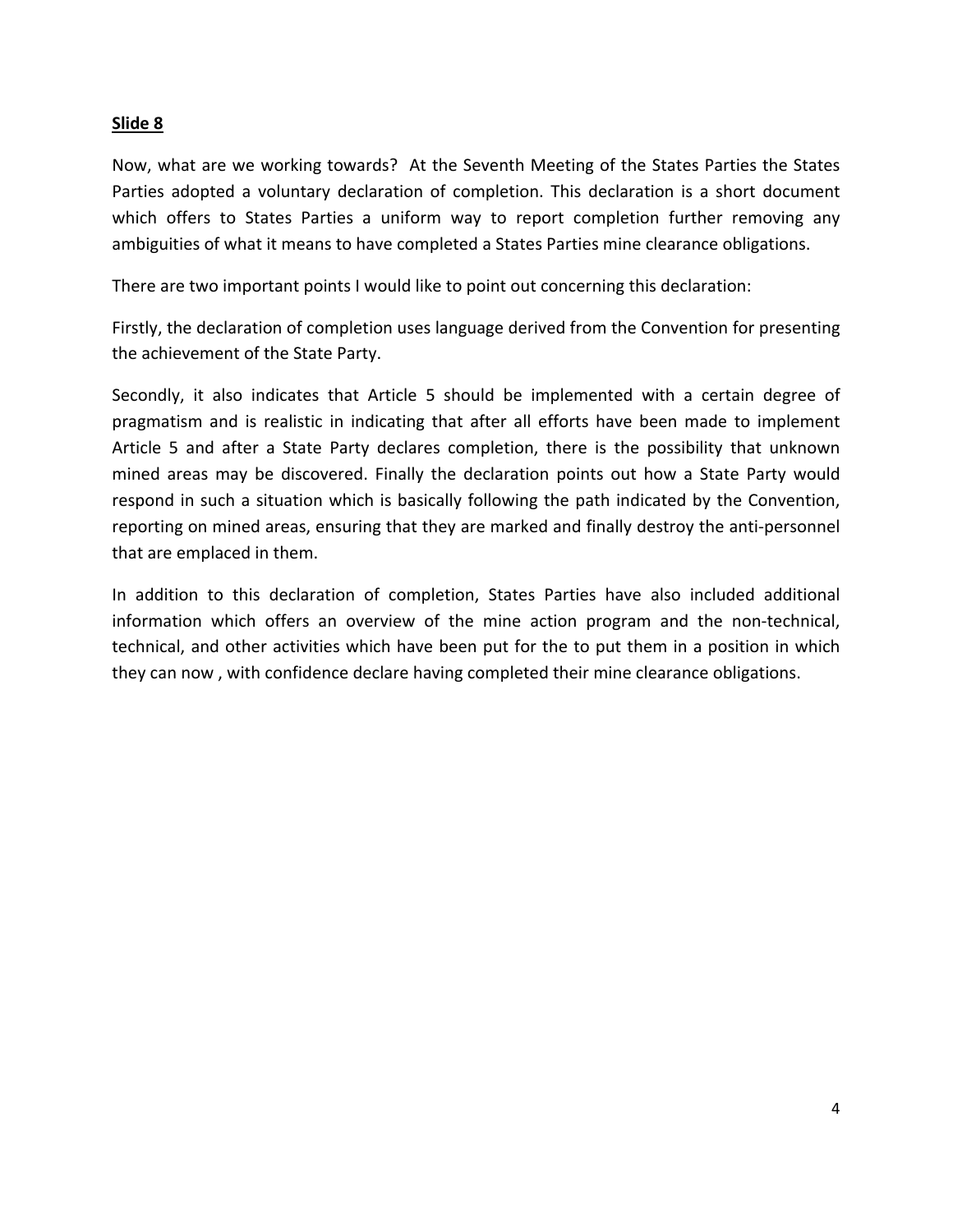Now, Article 5 of the Convention also indicates that if a State Party believes that it will be unable to destroy or ensure the destruction of all anti‐personnel mines within 10 years, it may submit an extension request for a period of up to ten years. While the Convention offers some guidance as to what a request should contain and how this process should unfold, the guidance is minimal.

With this in mind, in 2006, the States Parties during the 7MSP reached a number of decisions that provided a strong base for the extension request process and the President of the 8MSP submitted a paper highlighting how the process for developing, submitting, analysing and considering requests would play out under his presidency. The first requests, which included request from some of the States Parties here represented, were considered at the 9MPS. This year 4 States Parties have submitted request which will be considered at the Second Review Conference.

## **Slide 11**

I would like to conclude my presentation by sharing with you a number of lessons that have been learnt during the extension process as they can be potentially very valuable for States Parties implementing Article 5.

While this process has resulted in the most comprehensive information ever provided by many requesting States Parties, it has also revealed some profound challenges encountered by some States Parties over the last 10 years.

These challenges are mainly linked to a lack of clarity in the data held on the implementation of Article 5. So, from these challenges, we can draw a number of lessons:

One of the first lessons that comes to mind is:

## **1. Establishing a solid baseline**

Developing an extension request is basically a process of providing clarity into a national demining program particularly providing details of what the original contamination was in a State, (number of areas confirmed and suspected, their size and location), the progress that has been made, and the plan put in place to tackle the remaining challenge. The establishment of a clear baseline is what makes a program measurable. Not all States Parties have been able to do so.